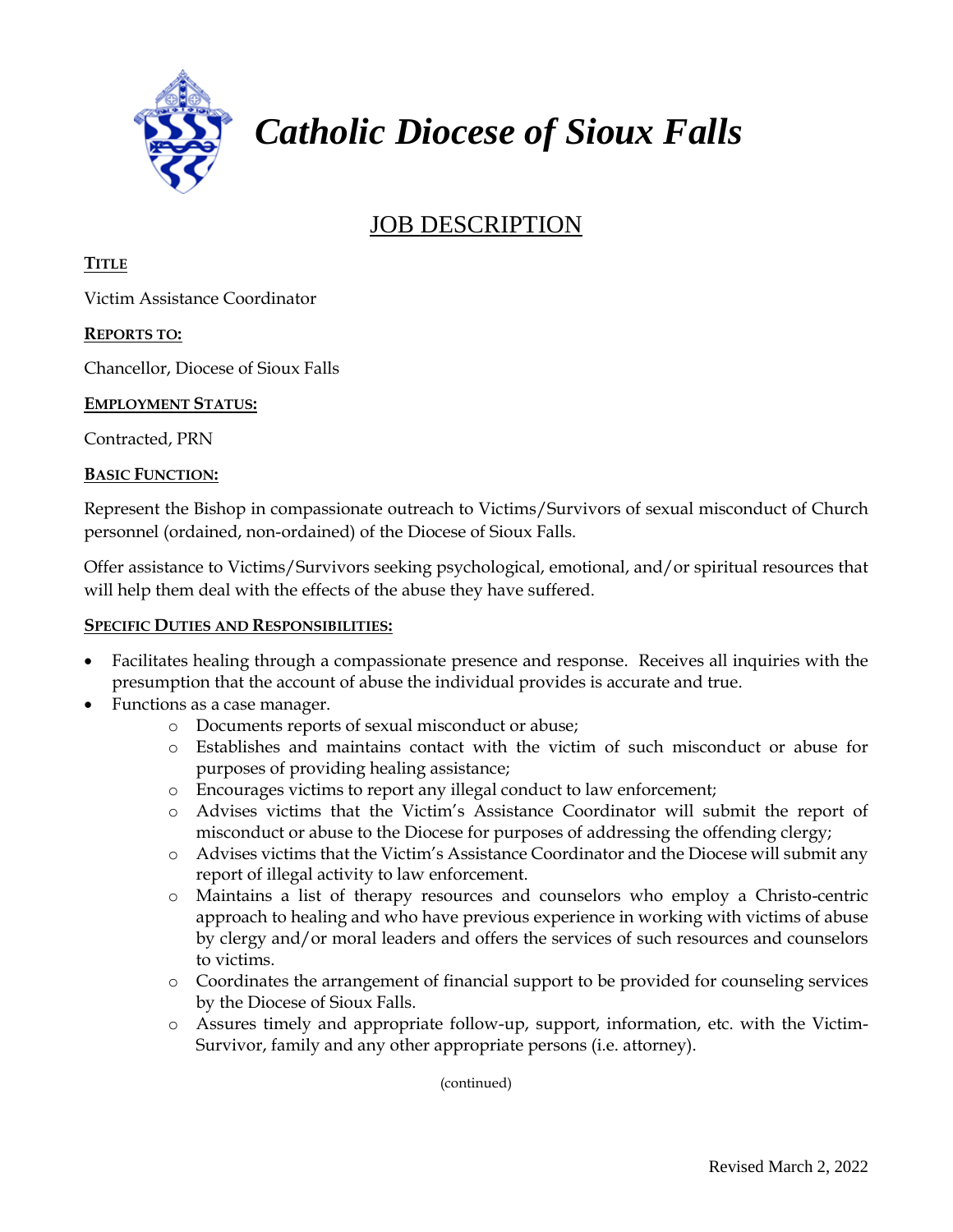- Maintains confidentiality regarding all reports of sexual misconduct or abuse except:
	- o In communicating with the Diocese for purposes of addressing the offending clergy;
	- o When the reporter of such conduct expressly consents to disclosure; or
	- o When the Victim Assistance Coordinator is required by law to disclose such reports.
- Cooperates with the independent investigator and law enforcement as needed.
- Attends Clergy Review Board meetings to provide assistance when requested.
- When receiving calls for individuals seeking deliverance, forward them directly to Chancellor.

#### **TIME ALLOCATION:**

PRN

#### **PREFERRED/ESSENTIAL SKILLS:**

- Master Degree in Social Work, Counseling or related field.
- 5-years' experience in supporting Victims-Survivors of child sexual abuse.
- Embodied knowledge of the Catholic faith
- Consistent attention to detail
- Accuracy in communication
- Excellent organizational skills